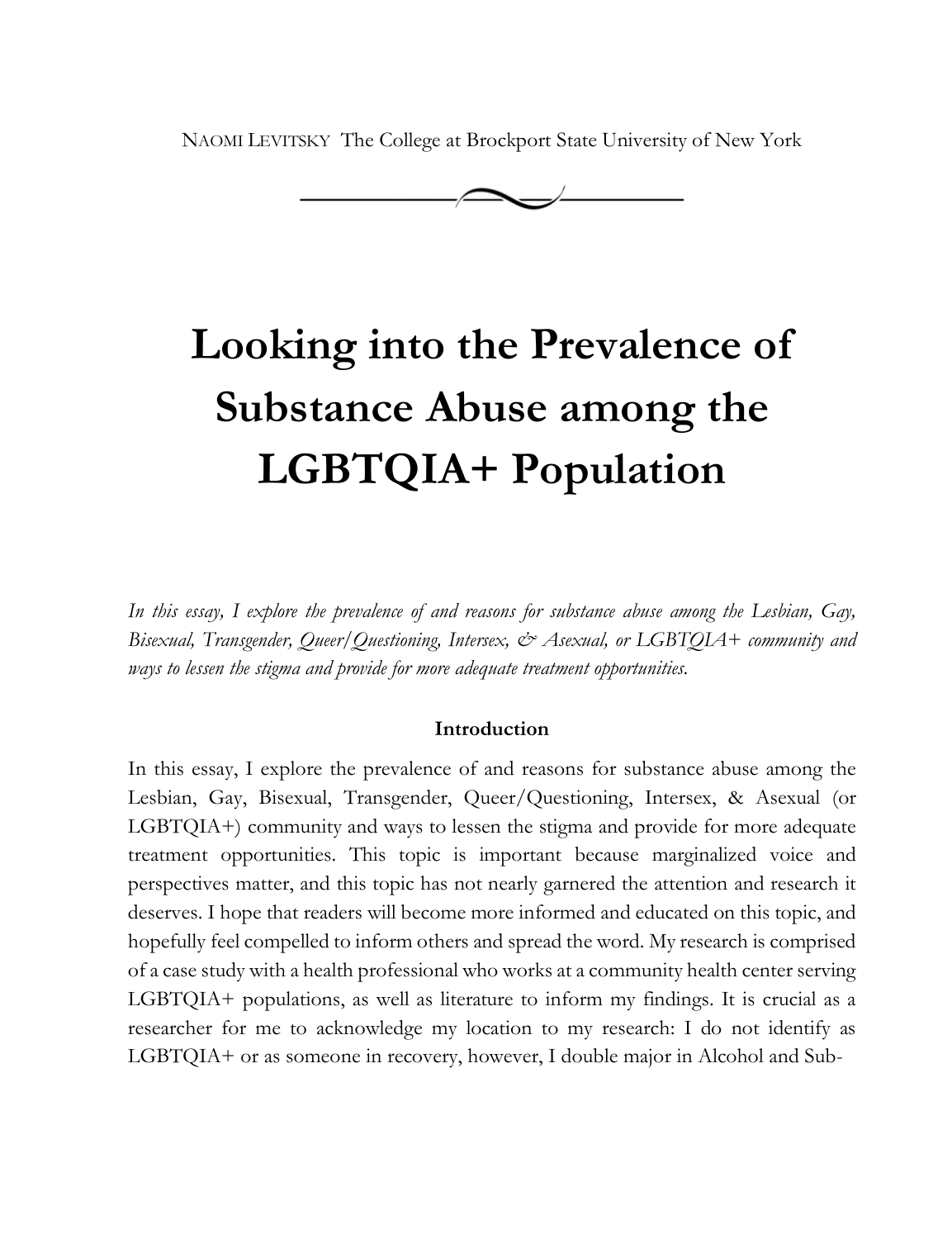stance Studies and Woman and Gender Studies, and I want to work with and feel a deep passion to learn and advocate for marginalized populations.

As a preface to the research, I consulted with Jess Cohen, a health educator at Trillium Health, which is a "Federally-Qualified Health Center Look-Alike" (personal communication, March 4, 2021). Trillium Health's mission is to "promote health equity by providing affordable and extraordinary primary and specialty care, including LGBTQ+ health care" (Trillium Health, n.d.). I chose to speak with Cohen because Trillium Health represents a progressive stance on substance abuse treatment and LGBTQIA+ affirming healthcare, and Cohen's insight is valuable in understanding factors that may lead to the prevalence of substance use among the LGBTQIA+ community. In addition, she helps give insight on different approaches to treatment and healthcare to better serve and support this community.

## **What is the Prevalence of Substance Abuse among the LGBTQIA+ Population?**

My research suggests there is not much dispute or disagreement among researchers that the prevalence of substance use among the LGBTQIA+

community is higher than that among the heterosexual population. Some estimates are as high as 20% to 30% (Hunt, 2012, p. 1). Further, Phillips et al. (2020) reference a 2015 national survey on drug use in which 41.1% of sexual minority women and 36.3% of sexual minority men reported drug use within the past year. Phillips et al. also acknowledge higher levels of substance abuse among the transgender community. They find that this population is difficult to measure, so researchers lack statistics pertaining to the research.

It is important to point out that the prevalence of different drug substances changes across different demographics, such as lesbian women, bisexual men, transgender women, and transgender men. I do not want to generalize or group together different populations who may face very different struggles, which is important to consider when reading this paper. Published research on the relationship between the LGBTQIA+ population and substance use is relatively modern. Studies lack generalizable numbers of sub-categories of participants for me to speak with certainty on different sub-populations within the LGBTQIA+ community.

The real question that I will be exploring is why LGBTQIA+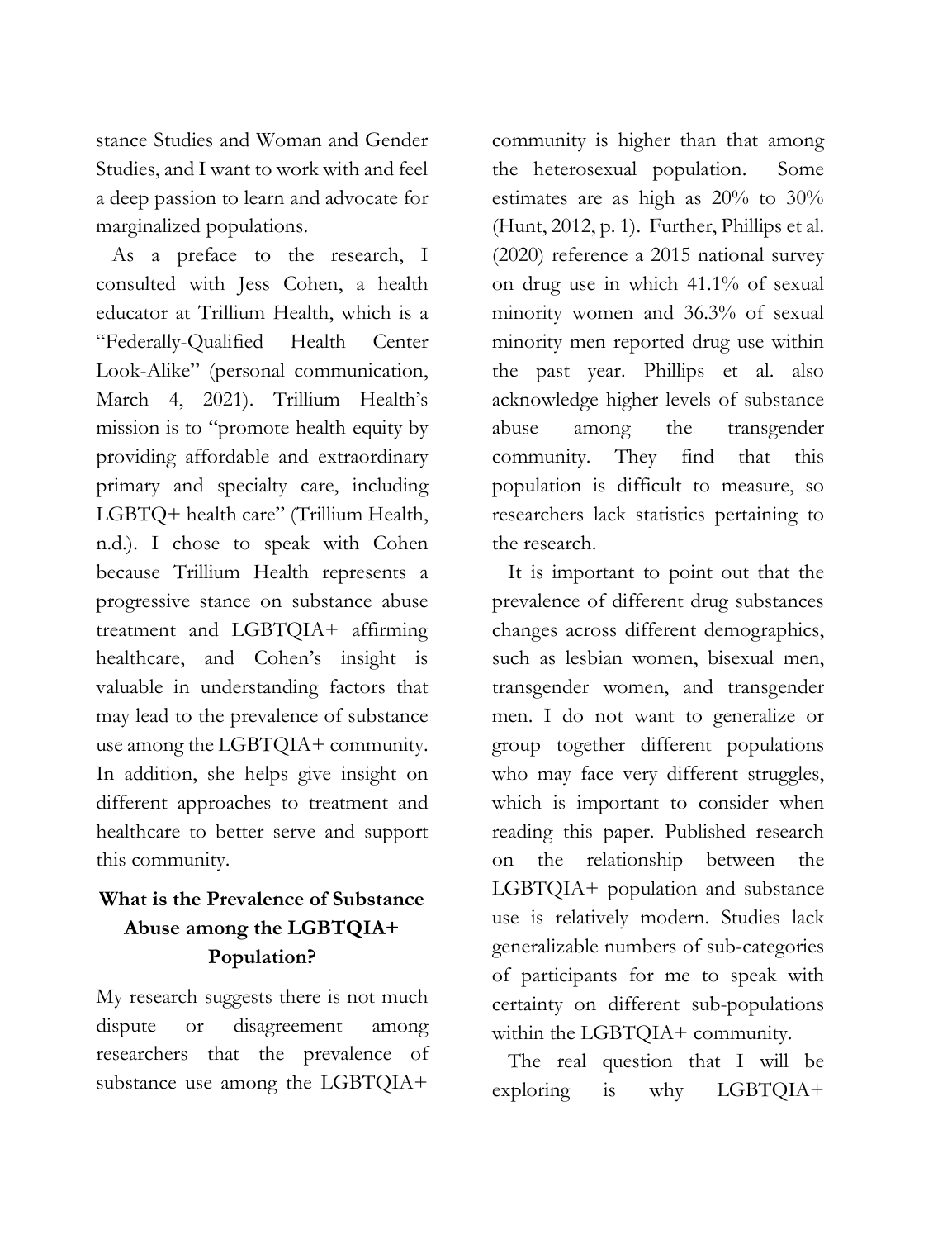individuals may be at higher risk for substance use. If we are aware that the prevalence is higher, what are we doing to combat this and provide LGBTQIA+ identifying people the resources and help they need? Current literature only partially answers these questions, as research on the prevalence of substance use among the LGBTQIA+ population is lacking. More studies and research is needed to make any generalizable claims. So, I first want to walk through the multitude of reasons I've found in my research thus far that summarizes why the LGBTQIA+ community is disproportionately affected by substance use disorders.

## **Theories on Prevalence**

A re-occurring theory on why substance abuse among the LGBTQIA+ population is higher than the general population is the minority stress theory (Felner et al., 2019). Drabble and Eliason (2012) suggest that minority stress relates to the internal and external factors relating to one's sexual orientation or gender identity that correlates with stress. Felner et al. (2019) note that LGBTQ-related stressors may lead to negative mental health outcomes and associated maladaptive coping behaviors that include substance use. To give some understanding of what these

stressors may look like, Drabble and Eliason (2012) use the examples of internalized heterosexism stemming from feelings of shame, alienation, guilt, and isolation rooted in religious or moral attitudes of sexual and gender minority individuals. Drabble and Eliason also suggest that minority stress stems from external heterosexism that may look like harassment, discrimination, or violence.

To further understand this theory, Cohen gave insight into her observations as a clinician on different aspects that may contribute to the marginalization of LGBTQIA+ people, which in turn may lead to maladaptive coping mechanisms. Cohen was able to offer insight on why substance use prevalence may be higher among the LGBTQIA+ population, based on her clinical experience:

Through observation, I would say that stigma stress is a large contributor to alcohol and substance use in the LGBTQ+ community. Lack of family support, housing insecurity, food insecurity, the experience of discrimination, harassment, and bullying—all of these things can result in use of unhealthy coping tools. Internalized homophobia and transphobia can also increase alcohol and substance use, as it may lower inhibitions and soothe anxiety while folks are exploring their gender identity and/or sexual orientation (J. Cohen,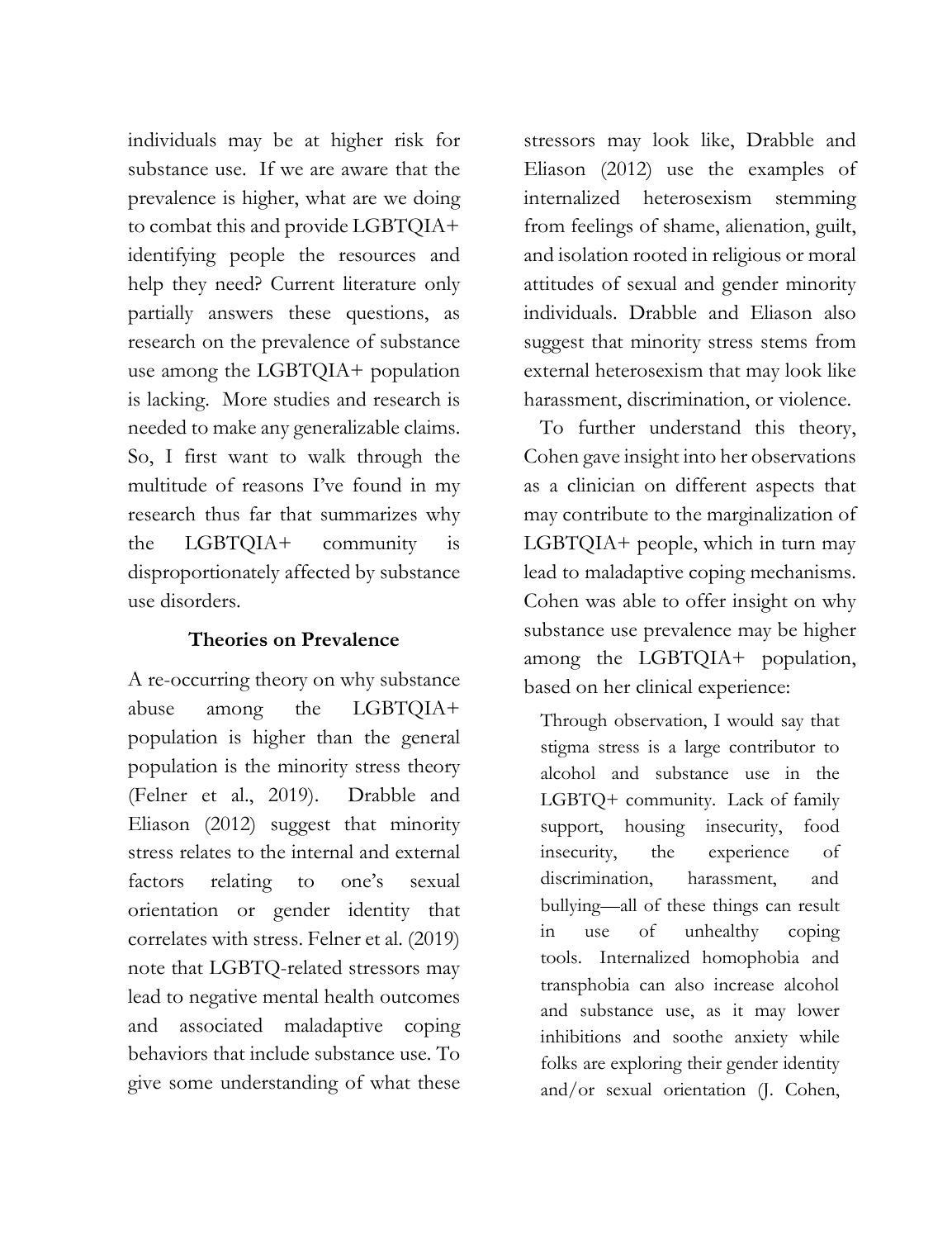personal communication, March 4, 2021).

Stigma stress and minority stress can be used somewhat interchangeably, and the wording varies between sources (Chaney & Brubaker, 2012; Felner et al., 2019

). Another factor that contributes to this stress is "high rates of HIV and diminished mental health" (Chaney & Brubaker, 2012, p. 235). HIV and AIDS disproportionately affect LGBTQIA+ individuals than the general population and may add stress to their day to day lives. Adding to this, an analysis done by Klein and Ross (2014) finds that "more than 90% of LGBTQ patients had a cooccuring Axis 1 mental health disorder" (p. 311). For clarity however, it is important to note that this study only collected a small sample of data, and the sample was too small to look for differences between the LGBTQIA+ community.

Through analyzing the literature from different sources, it is apparent that the stigmatization and discrimination faced by the LGBTQIA+ population at a higher rate contributes and relates to the high levels of mental illness and substance abuse among this population. Despite this, other research indicated that minority stress theory (Felner et al., 2019) may not be the only reason behind the prevalence of substance abuse among the LGBTQIA+ community. Cohen was able to give other insight on why she believes that the prevalence of substance abuse is higher among this community:

Normalization of alcohol and substance use within the community is also a factor. The biggest sponsors of Pride events often are alcohol companies—Absolut Vodka, Barefoot wine, Stoli, etc. It is common to go to a pride event and see freebies from alcohol companies being worn by both adolescents and adults. Free rainbow Mardi Gras beads are, of course, coveted by newly out teens. Most teens do not care that they also have a large sticker on the medallion advertising an alcohol company. Folks from marginalized communities like to see themselves represented in media, marketing, etc. Alcohol companies have been good at marketing to this community.

This is such a significant finding and was not something that I was familiar with prior to this research, but while reading literature, I came to find that this phenomenon has been going on for very long in this country and relates to the "gay bar" scene as well. Seinreich and Vairo (2014) note that substance use patterns at social gatherings and the availability of illicit substances and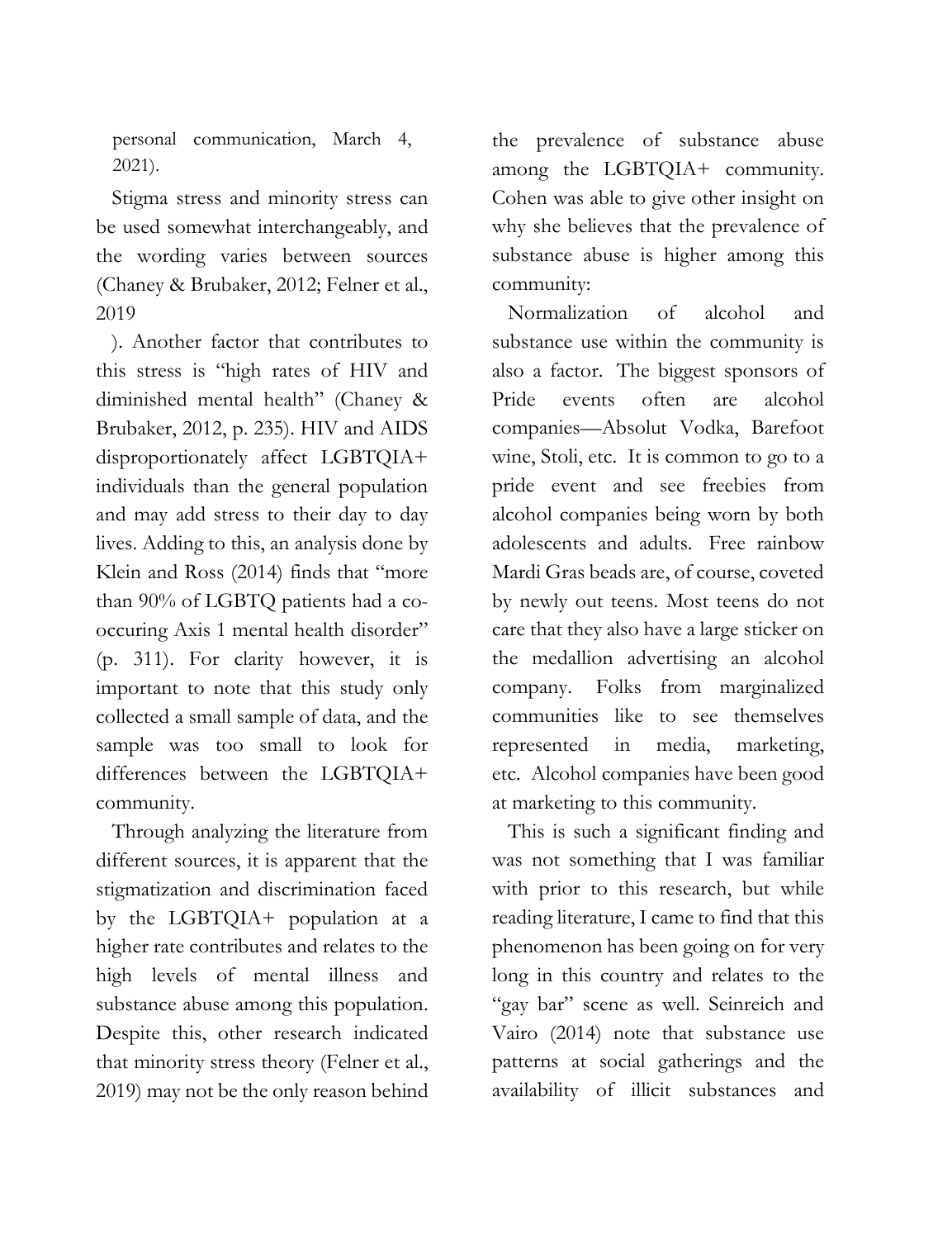alcohol at gay bars and clubs throughout history have served as social reinforcement for the use of these illicit substances for LGBTQIA+ individuals. Some of the literature (Phillips et al., 2020) suggests that gay bars may serve as a safe space for individuals to socialize and interact with other LGBTQIA+ people, and holds significant historical context. But, with the readily available alcohol and other substances at bars and clubs, I question if these spaces are actually catalyzing addiction for people in these communities. Both of these reasons for the prevalence among this community have been researched and studied. I believe that clinicians and researchers need to now apply what has been learned to developing substance abuse treatments that will better serve the LGBTQIA+ population.

## **What Can Be Done?**

Research suggests that there are many different ways that substance abuse counselling could be more effective to the LGBTQIA+ population. My interview with Cohen about the programs offered at Trillium Health informed me that the implementation of progressive, harm-reduction treatment options. I believe these methods need to be more widespread and universal in health care.

A significant study by Felner et al. (2019) used 59 qualitative interviews with individuals identifying as LGBTQIA+, who met criteria for a substance use disorder, to conceptualize their substance use and how it related to their identity. Based on the findings of this study, Felner et al. provided treatment recommendations for health providers working with the LGBTQIA+ population:

Providers should explicitly address experiences of multilevel LGBTQrelated stressors and sociocultural influences and concurrent substance abuse during identity development…Identification of harmful or avoidant coping strategies may be especially useful for preventing the development of substance use disorders among young adults (p.118).

My interpretation of the preceding statement is that clinicians need to incorporate the clients gender identity or sexual identity, or both, and the experiences that go along with that identity into counselling, as it can be a very important part of treatment and healing. Felner et al. (2019) also suggest that "providers should embrace 'cultural humility' as a guiding approach to their interactions with clients" (p. 118). The research notes that in many states across the United States, the number of hours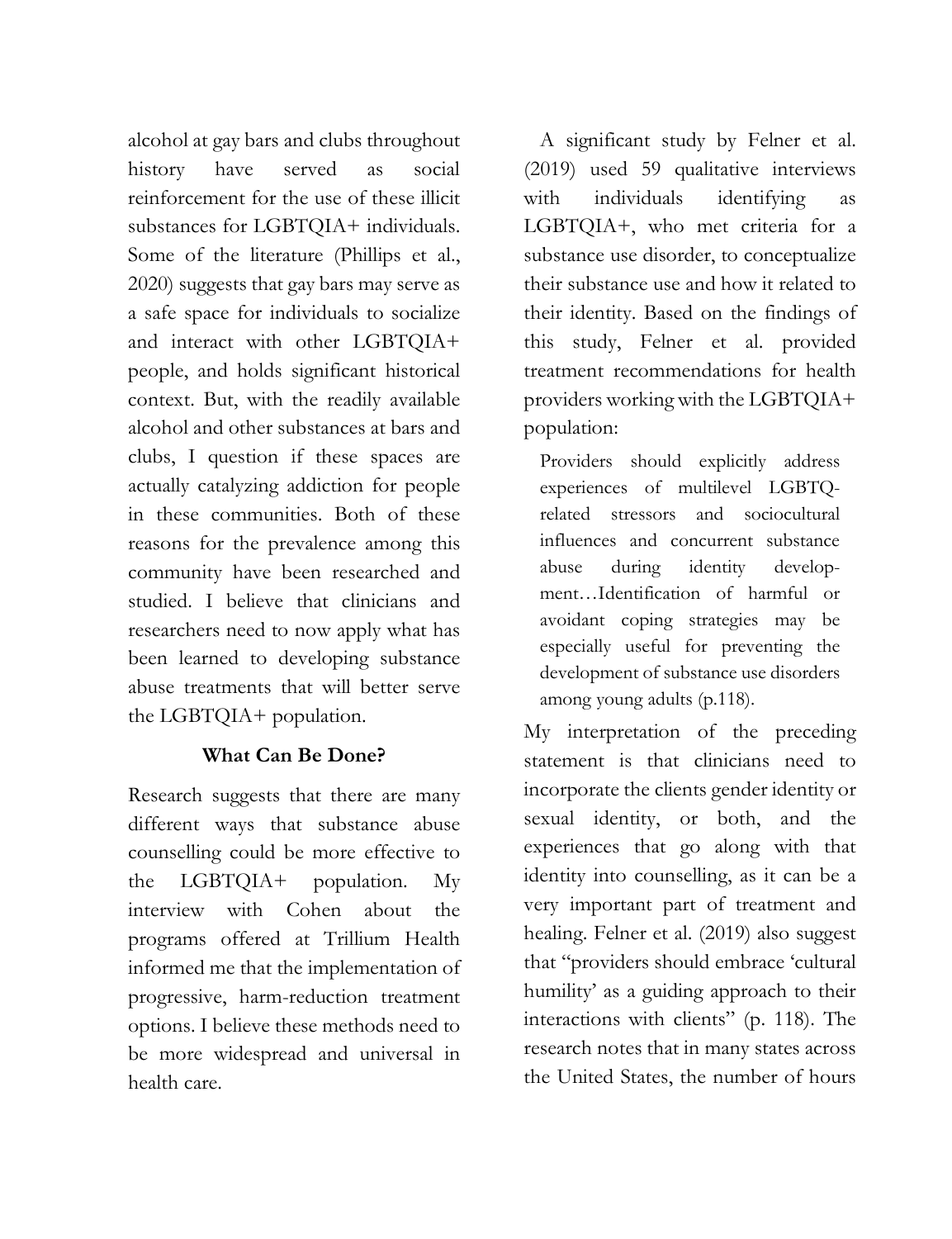of cultural competency required for clinicians is fifteen, as well as yearly ongoing competence of twenty hours (Seinreich & Vairo, 2014). I do not believe this is enough, and I emphasize the importance of ongoing education when it comes to counselling different marginalized groups.

 Another suggestion Felner et al. (2019) makes pertaining to counselling considerations is that "providers should stay abreast of current LGBTQ rightsrelated policies, because they may profoundly affect clients' mental health and substance use" (p. 118). Their research suggests treatment providers should inquire about the clients' social network and support as well as the type of role substance use plays in their interactions (Felner et al., 2019). This relates to the idea of gay bars and the prevalence of illicit substances available in these spaces. The last suggestion Felner et al. make is that treatment facilities be welcoming and open to LGBTQIA+ people, using LGBTQIA+ affirming practices with clients. This would include the provision of genderneutral bathrooms, LGBTQIA+ specific reading materials, LGBTQinclusive screening procedures, more options on questionnaires than just female, male, or other, as well as HIV preventative health care. Those are just a

few examples, but there are many more small and big changes that could be implemented in treatment facilities to make them more inclusive and welcoming. It is important to acknowledge the limitations in Felner et al.'s study, as it only included 59 participants. This sample size is not generalizable, but the study still yields important knowledge that is relevant and useful.

Through conversation with Cohen, I was able to further understand that her position at Trillium Health includes "providing education to health care professionals with the aim of reducing healthcare disparities experienced by LGBTQ+ communities" (personal communication, March 4, 2021). Cohen told me about multiple Trillium services offering gender affirming and inclusive options, such as: Transgender affirming primary care, Hormone replacement therapy, trans-specific medical care, an LGBTQ+ Care Manager, trans support group, behavioral wellness, letters for surgery (for patients only), name change and gender marker assistance, Coming Out Kits for individuals and families, a Sober Space program aimed to increase sober socialization outside of the 12-step groups, specialty care for those with HIV/AIDS, as well as off-site gynecological and wellness care, and the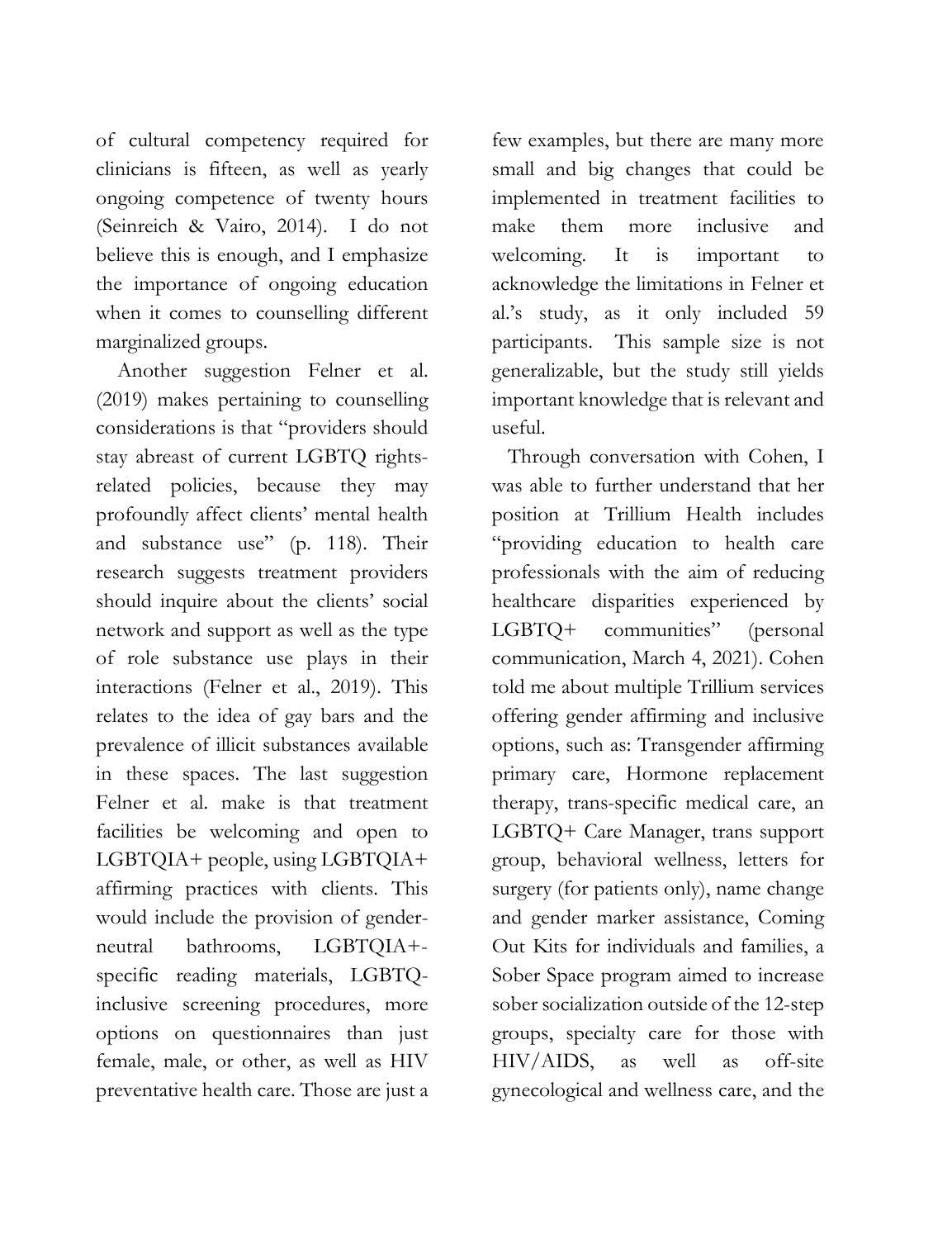MOCHA center. The MOCHA center stands for "Men of Color Health Awareness Project" (Trillium Health, n.d.). It began in 1996 to serve a more specific population of men, but partnered with Trillium Health and expanded its services into a community health center for LGBTQIA+ People of Color (Trillium Health, n.d.).

Trillium also offers a harm reduction program that offers "safe disposal of used syringes, acquisition of new, unused, clean syringes; referral to local substance abuse treatment; Opioidoverdose-reversal kits and education (Narcan); and education on safer injection, including access to new 'works'" (J. Cohen, personal communication, March 4, 2021). For context, the works are the "kit" that people use to take certain drugs, such as a spoon, syringes and other supplies to ingest drugs. As can be seen from the multiple services offered at Trillium, they strive for inclusivity among many different underserved communities in Rochester, NY. Trillium continues to expand their services through application of many of the recommendations of Felner et al. (2019) to their ethics, such as gender expansive and inclusive healthcare as well as the provision of safe and sober spaces for LGBTQ+ people to connect and socialize. Trillium's harm reduction approaches to addiction, such as needle exchange, are approaches still considered to be somewhat taboo in the addiction community, due to the view that abstinence is the only goal in treatment. Trillium Health reflects a very progressive stance on substance abuse and how we can more effectively counsel and support the LGBTQIA+ community. Trillium Health models a clinic that every clinic should strive for in terms of cultural competency and expansive and inclusive health care.

### **Obstacles to Progress**

There are many barriers to access to this kind of health care. Research suggests that an aspect that affects access to more affirming health care is location and demographics. Willging et al. (2018) note that the distance an individual lives from services and resources can be a barrier for LGBTQIA+ individuals seeking culturally competent treatment. In addition, social support from other LGBTQIA+ peers may not be available in more rural areas, as these individuals may not be comfortable being visible. Another obstacle Cohen faces in her job is funding:

This is a grant-funded position, so money is always a barrier. Additionally, our agency is able to provide many of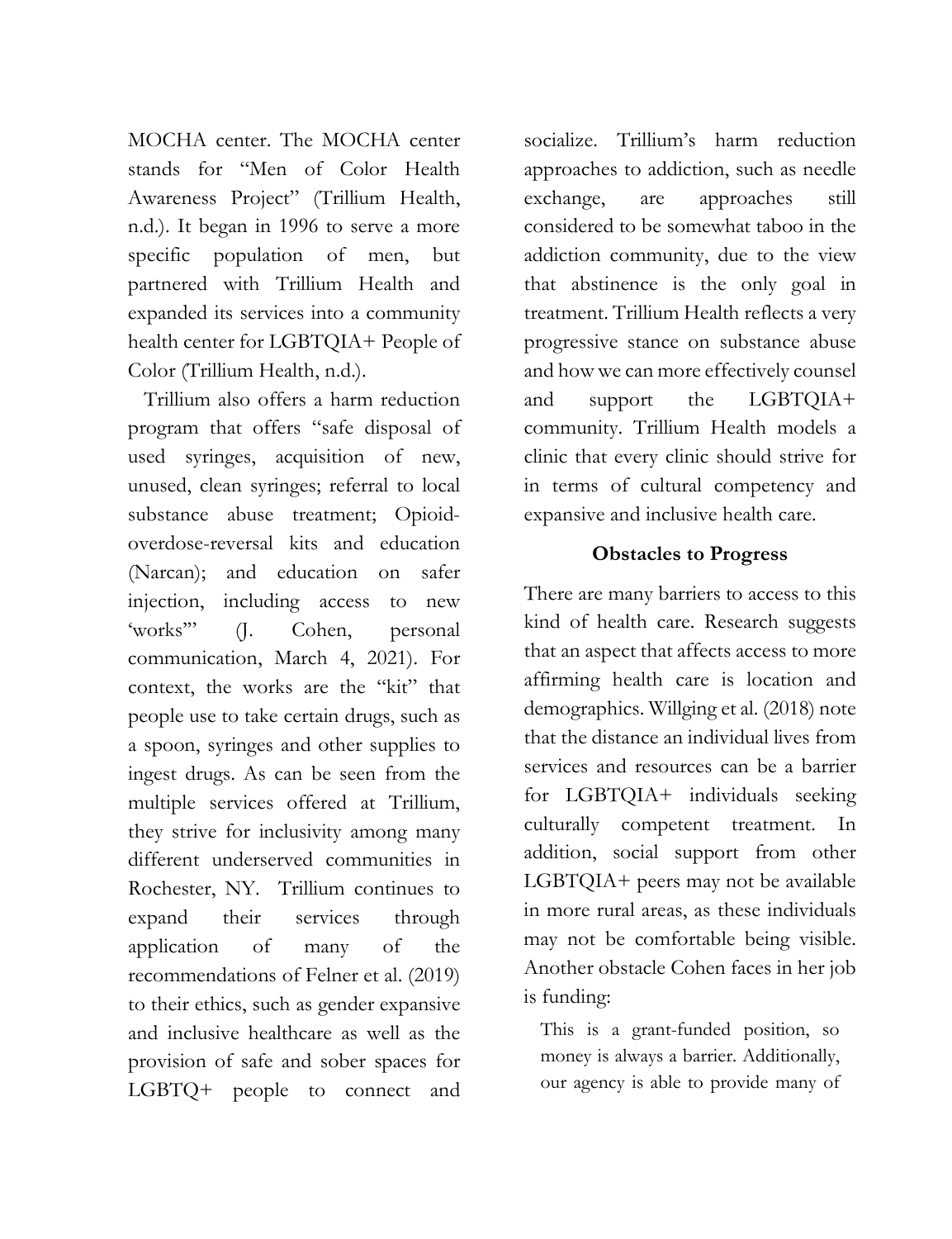the patient-centered services through 340-B funding (NY prescription drug reimbursement program) that is now in danger of being axed in the state budget (personal communication, 2021).

Only one of these barriers could make it harder to access treatment, but if you are struggling with both money and a rural geographic location with inadequate resources, it would be incredibly difficult to seek the medical care you need.

Another obstacle for people seeking effective treatment is the view that insurance companies may have on substance abuse treatment. Cohen explains:

It is frustrating that folks are kept from adequate treatment because of financial and insurance limitations. If insurance companies said that folks with breast cancer only were able to access 28 days of care per year, there would be outrage. We need to step away from the idea that addiction and/or recovery is a choice. In my opinion, even within some recovery communities, there is an enormous amount of responsibility put on an individual for 100% of their recovery. Telling someone that they relapsed because they "just didn't want recovery" is not helpful or true. Do we continue the current substance use/dependence treatment protocol because it is truly what we think will help folks recover, or is it because there

are external limitations (such as insurance, financial, etc.) that prevent us from providing care that people need (personal communication, 2021)?

Cohen's insight was truly invaluable to me from a clinician standpoint, as I do not have much familiarity with insurance coverage. Putting it in a perspective of what insurance covers pertaining to cancer versus substance abuse treatment helped open my eyes to how systemic the stigma on addiction is. Some individuals may need treatment that spans months to years, but may not be able to have this continuum of treatment which may contribute to more inadequate treatment outcomes and possible relapse.

#### **Intersectionality**

An important variable in the lives of many LGBTQIA+ individuals is intersectionality. The term intersectionality was coined by Kimberlé Crenshaw, an activist and law professor, over three decades ago (Satovec, 2017). In Crenshaw's own words, "race, gender, and other identity categories are most often treated in mainstream liberal discourse as vestiges of bias or domination-that is, as intrinsically negative frameworks in which social power works to exclude or marginalize those who are different" (1991, p. 1242).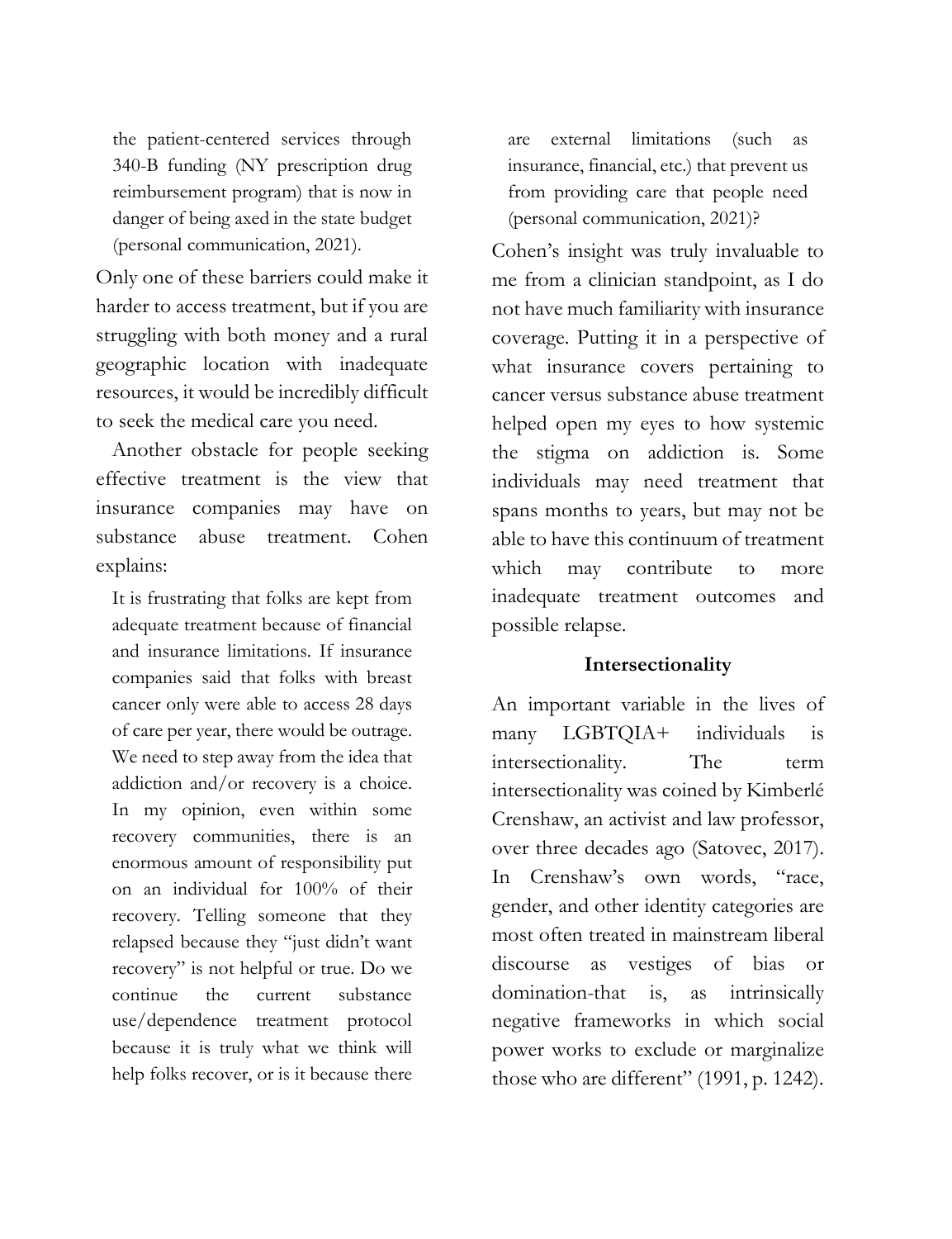It is crucial to my research to include an intersectional perspective on the prevalence of substance use among the LGBTQIA+ population, as many people have multiple, intersecting identities that can be oppressive. Seinrich and Vairo (2014) suggests that non-white LGBTQIA+ individuals may be using substances as a way to cope with not only oppression pertaining to their sexual orientation, but racism as well. Understanding the relationship between intersecting factors of identity and substance abuse prevalence is important in conceptualizing a solution.

LGBTQIA+ people of color are an understudied population, and finding research that pertains specifically to this population is few and far between. However, I was able to find some significant research that shines light on these intersectional experiences that many face. A first important note to make is that although African American and Latinx populations have lower rates of illicit drug use than that of white individuals, the rates of arrest and length of sentencing is disproportionally affected by people of color (Drazdowski et al., 2016). Although arrest rates do not specifically pertain to LGBTQIA+ people of color, I argue that this population is disproportionally impacted by racism in the prison industrial system,

which makes LGBTQIA+ individuals more vulnerable in this regard. Reflecting on minority stress (Felner et al., 2019) and how LGBTQIA+ people of color may face this stress in two or more aspects of their identities, and then compounded with the threat of going to prison and being disenfranchised at disproportionate rates, I believe that this population will stay at a disadvantage until society changes in major, systemic ways. The MOCHA Center is one Trillium Health resource that Cohen shared with me. Cohen explained that "the MOCHA Center, located at 470 West Main Street, provides LGBTQ+ communities of color a safe place to network, socialize, and address any health issues you face" (personal communication, 2021) Resources like these can be crucial for LGBTQIA+ people of color to find support and community. I suggest that resources like the MOCHA Center need to become more widespread in this country. You cannot grow and thrive as a person if you are not supported, understood, and validated.

Another aspect of intersectionality that may lead to oppression of individuals in treatment is the possible lack of diversity in clinicians. Dominguez (2017) observes that diversity among clinicians' identities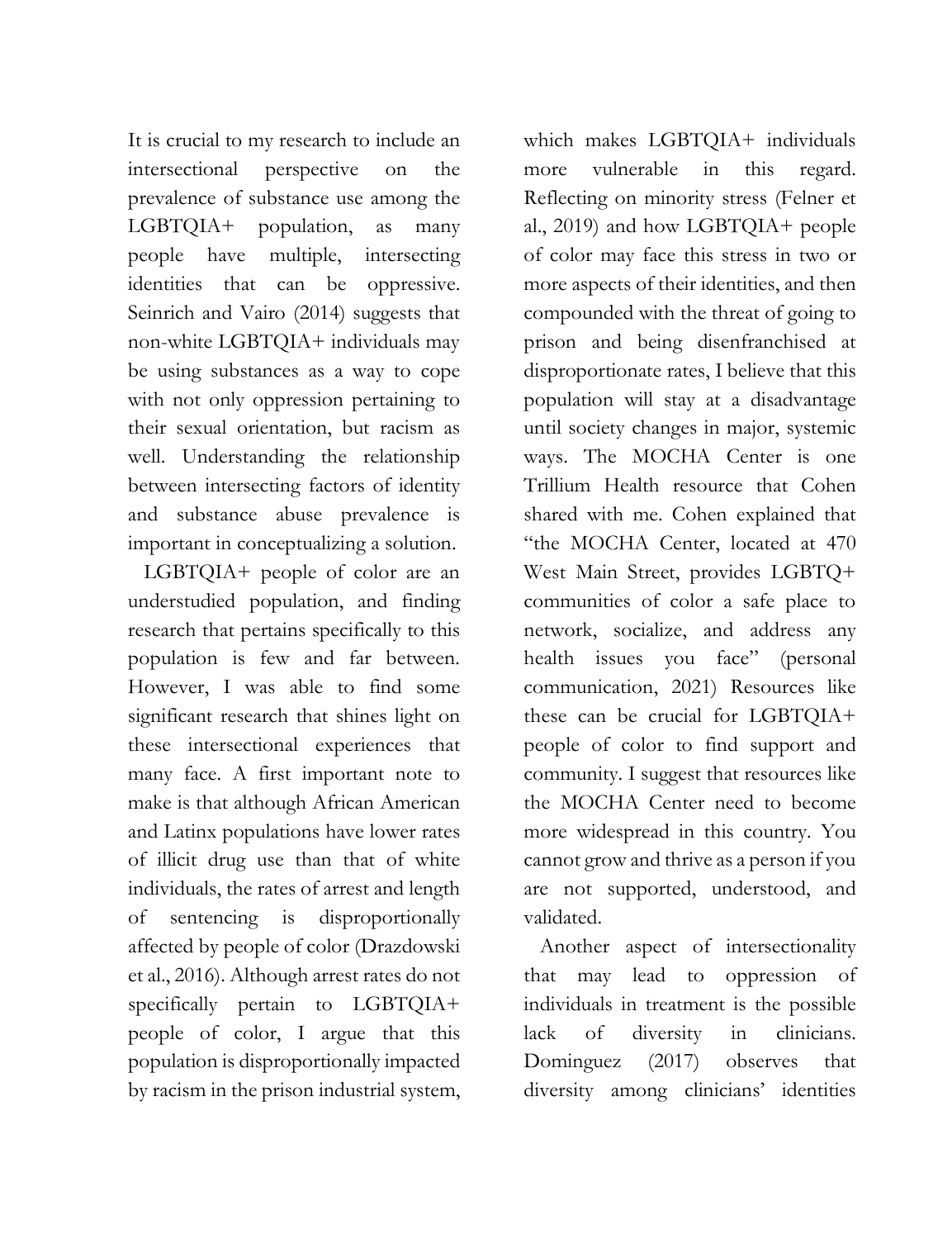continues to lag behind the growing diversity of the general population. This lack of diversity among clinicians may lead to cultural mismatching in the client/clinician relationship, which increases the likelihood of miscommunication and inadequate treatment outcomes for these individuals (Dominguez, 2017). Speaking from knowledge gained as an Alcohol and Substance Abuse Studies major, I have learned that the therapeutic relationship between client and clinician is a crucial part of recovery. Without that strong therapeutic foundation, I cannot conceptualize treatment being as successful, which leads into the increased need of cultural competence for counselors. As stated above, the requirements for counselors in most states are between 15-20 hours as well as yearly ongoing competency trainings, but I think it goes beyond that. To become culturally competent, you need to possess cultural sensitivity, humility, and competency (Dominguez, 2017). Cultural sensitivity pertains to "the clinician's approach to patient interactions, encouraging a constant awareness that cultural differences exist, with a desire to understand them without passing judgement" (Dominguez, 2017, p. 207). Sensitivity comes from discarding the view that western ways of living are the norm and best practice, and making the effort to understand a different lens and worldview based on their experiences.

A last aspect of intersectionality I will discuss is the identity of being LGBTQIA+ with a low socio-economic status and seeking substance abuse treatment. Coming from a low socioeconomic status can create many barriers when trying to access treatment. Knowing the barriers and available resources for this population may lessen the gap of adequate treatment. Through my research on this topic, it seems that results are limited. More research needs to be done to draw any hallmark conclusions.

Ross et al. (2018) analyze mental health experiences and the outcomes of LGBTQIA+ individuals living in poverty in ways that relate closely to substance abuse treatment. The data suggests that LGBTQIA+ individuals living in poverty are correlated to employment discrimination and other disruptions of education or employment related to mental distress (Ross et al., 2018). There are many other factors that intersect and that may point to why LGBTQIA+ people face poverty and may be unable to access adequate mental health treatment. The findings of Ross et al. (2018) suggest that access to mental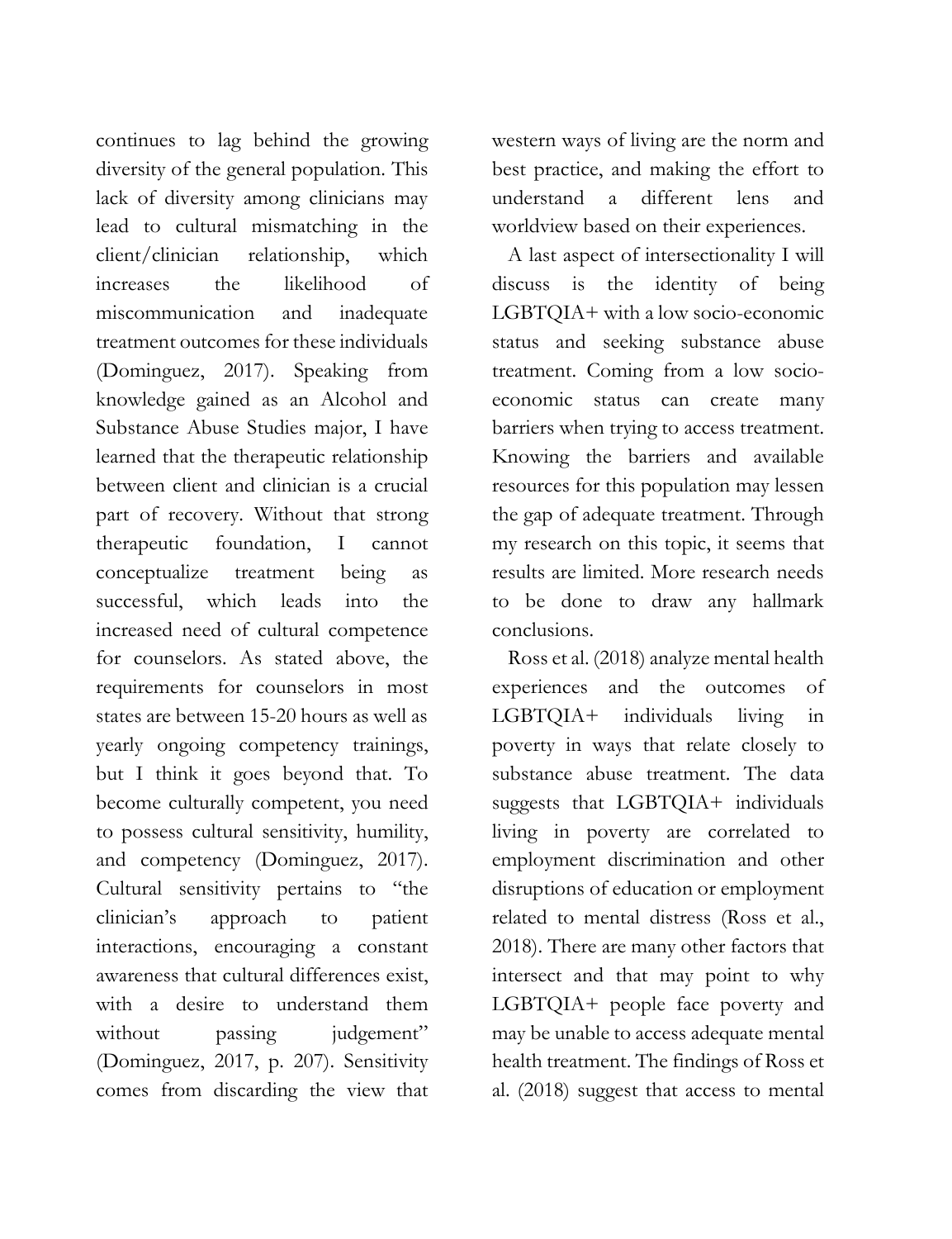health services may not be the main disparity for individuals with intersectional identities, but instead, having unmet needs during health care relating to complex intersecting identities. This relates to the counselling considerations discussed previously regarding the need for clinicians to be culturally sensitive, competent, and also demonstrate humility. Another aspect discussed in the literature is the stigmatization that low socio-economic people may be incorrectly labeled as lazy or unmotivated and therefore undeserving of government assistance (Ross et al., 2018). This notion, compounded with the stigma surrounding LGBTQIA+ identities, may be compounded for individuals with complex, intersecting identities and might lead to further oppression. The literature emphasizes the need to counteract the stigma by highlighting the resilience and hard work of low-income LGBTQIA+ individuals to succeed and thrive.

## **Call to Action**

Now that you know all this information, the question is, what can you do to combat these disparities? As a student, I cannot help but feel powerless at times to these systemic issues in our society. However, I find my voice in writing and speaking on topics that I am passionate about. This essay has been a very empowering process to speak on behalf of individuals who may not share the platform. I asked Cohen what she believes we can do to make meaningful change and end the stigma surrounding LGBTQIA+ oppression and addiction issues:

Continue to talk about alcohol and substance use disorders. I often speak about addiction as I would any other illness/disease. I think it is important to not de-humanize folks living with alcohol and substance use disorders. But everyone is someone. Just as cancer may make someone incredibly ill to the point of being almost unrecognizable, the same is true for addiction. But that doesn't mean that folks will stay ill. We just need to continue to support and increase access to treatment.

The compounded and complex identities that I have discussed based on my research may lead to dehumanization of individuals, and that is a harmful and oppressive mindset. To create meaningful change surrounding addiction, we need to look for the root of what may cause individuals to start using substances. Identify where, as a society, we can better support these individuals both before and after substance use. This may include funding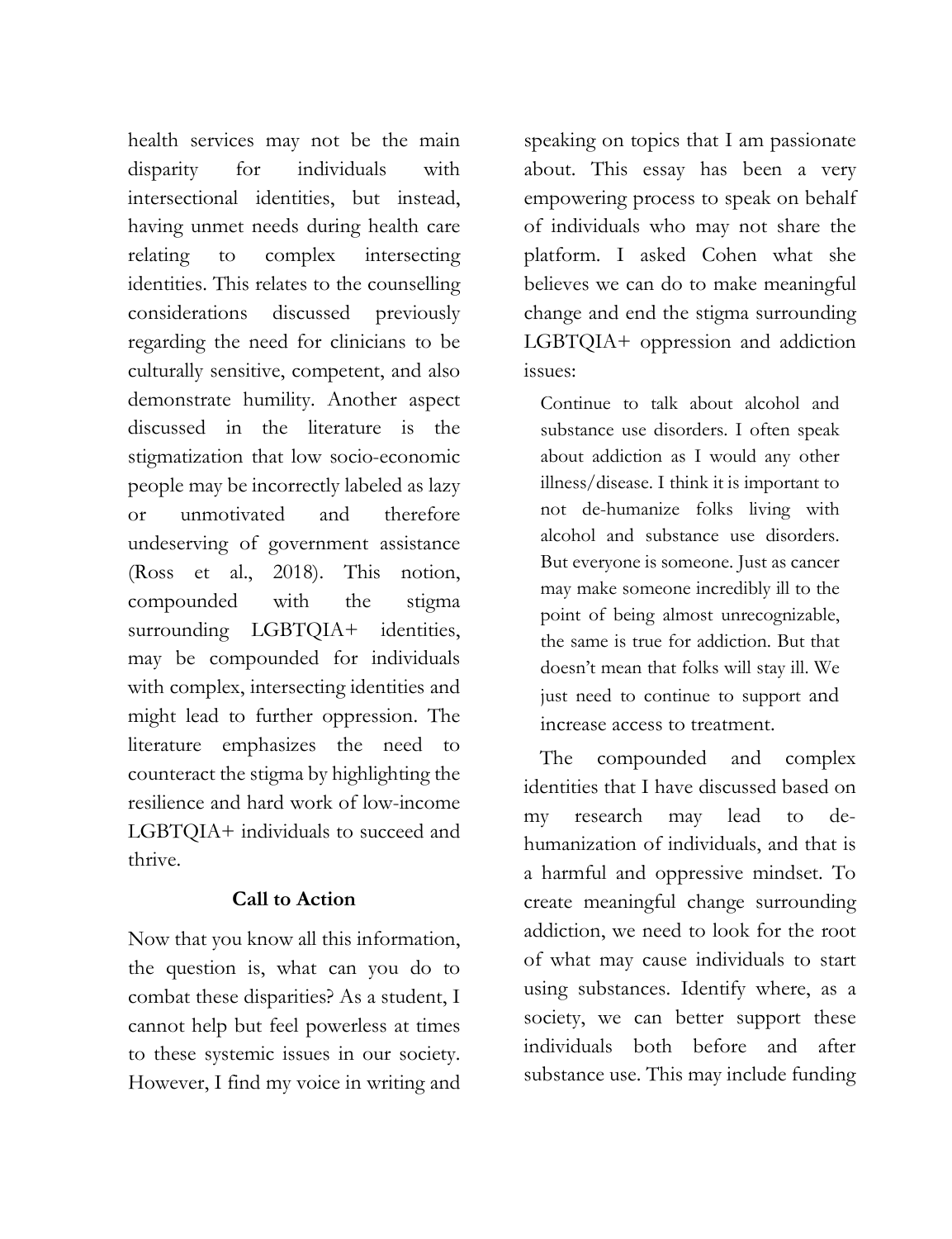continued research on substance use disorders as well as the clinics supporting LGBTQIA+ and low-income individuals such as Trillium Health. It also may include educating yourself on LGBTQIA+ issues and terminology, as well as having tough conversations with friends and family who may not understand. The way we lessen stigma is by normalizing conversation on LGBTQIA+ issues and speaking up for others whose voices and perspectives have historically not been listened to and valued.

What can you do? Where in your community can you have an impact? Who is responsible for making change in your network? What resources are available in your community for LGBTQIA+ individuals? From the wise words of Nelson Mandala: "We can in fact change the world and make of it a better place" (2009a), and "It is in your hands to make a difference" (2009b). Thank you for taking the time to read this, and I hope you feel empowered to make change.

#### **References**

- CHANEY, M. P. & BRUBAKER, M. D. (2012). Addiction in LGBTQ communities: Influences, treatment, and prevention. *Journal of LGBT Issues in Counseling, 6*(4), 234-236, DOI: 10.1080/15538605.2012.725649
- DOMINGUEZ, M. L. (2017). LGBTQIA people of color: Utilizing the cultural psychology model as a guide for the mental health assessment and treatment of patients with diverse identities. *Journal of Gay and Lesbian Mental Health*, *21*(3), 203-22, https://doi.org/10.1080/19359705.2017.1320755
- DRABBLE, L. & ELIASON, M. J. (2012). Substance use disorders treatment for sexual minority women. *Journal of LGBT Issues in Counseling*, *6*(4), 274-292, DOI: <https://doi.org/10.1080/15538605.2012.726150>
- DRAZDOWSKI, T., PERRIN, P., TRUJILLO, M., SUTTER, M., BENOTSCH, E., & SNIPES, D. (2016). Structural equation modeling of the effects of racism, LGBTQ discrimination, and internalized oppression on illicit drug use in LGBTQ people of color. *Drug and Alcohol Dependence*, 159, 255–262. https://doi.org/10.1016/j.drugalcdep.2015.12.029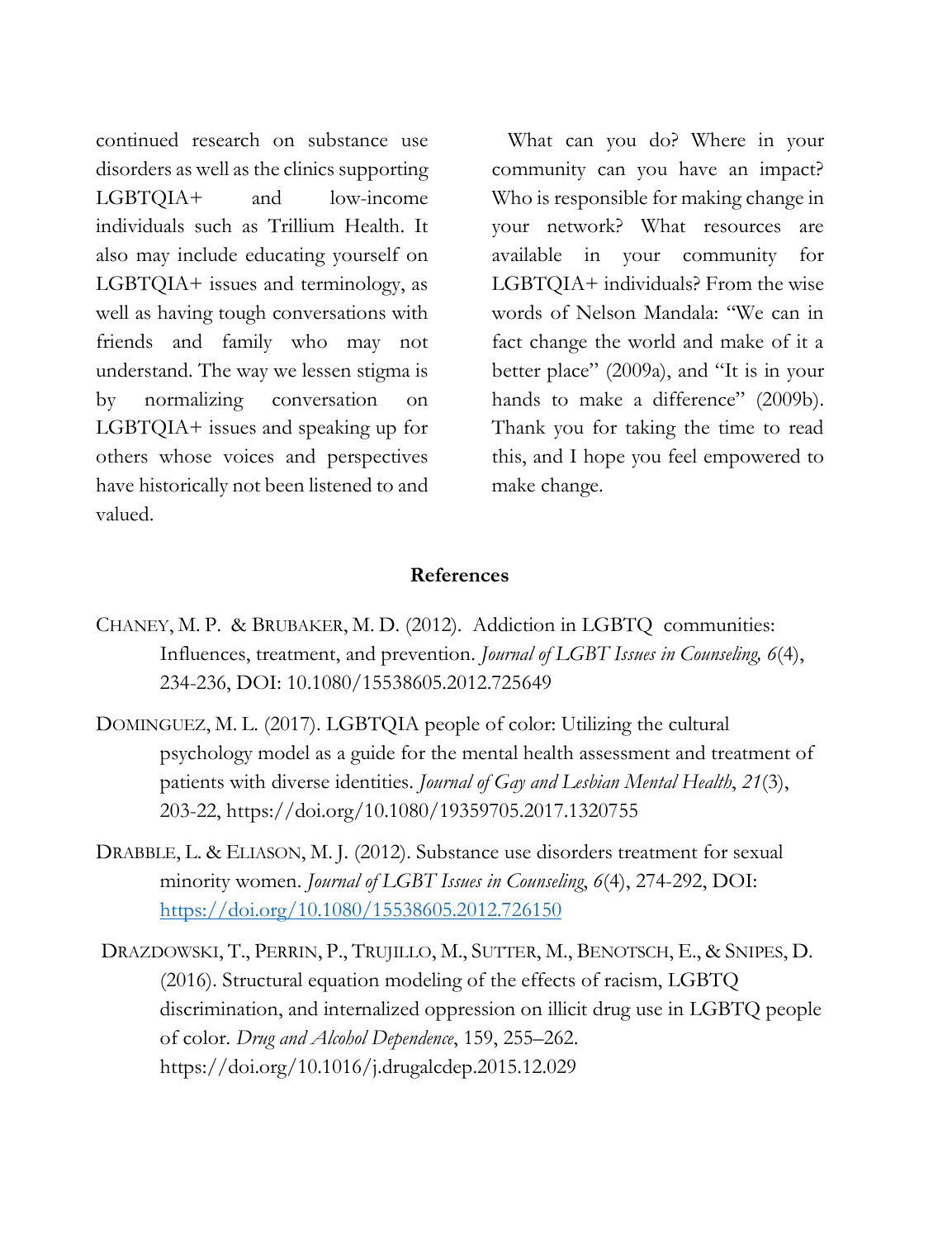- FELNER, J. K., WISDOM, J. P., WILLIAMS, T., KATUSKA, L., HALEY, S. J., JUN, H. & CORLISS, H. L. (2019). Stress, coping, and context: Examining substance use among LGBTQ young adults with probable substance use disorders. *Psychiatric Services. 71*(2), 112-120, DOI:<https://doi.org/10.1176/appi.ps.201900029>
- KLEIN, A. A. & ROSS, B. L. (2014). Substance use and mental health severity among LGBTQ individuals attending Minnesota model-based residential treatment. *Journal of Gay & Lesbian Social Services*. *26*(3), 303-317, DOI: <https://doi.org/10.1080/10538720.2014.924459>
- CRENSHAW, K. (1991). Mapping the margins: Intersectionality, identity politics, and violence against women of color. *Stanford Law Review, 43*(6), 1241-1300.
- HUNT, J. (2012). *Why the Gay and Transgender Population Experiences High Rates of Substance Use: Many Use to Cope with Discrimination and Prejudice*. Center for American Progress. [https://cdn.americanprogress.org/wp](https://cdn.americanprogress.org/wp-content/uploads/issues/2012/03/pdf/lgbt_substance_abuse.pdf)[content/uploads/issues/2012/03/pdf/lgbt\\_substance\\_abuse.pdf](https://cdn.americanprogress.org/wp-content/uploads/issues/2012/03/pdf/lgbt_substance_abuse.pdf)
- MANDELA, N. (2009a, January 20). *Congratulatory message to President Obama* [Speech transcript]. The Nelson Mandela Foundation Archive at the Centre of Memory. <http://atom.nelsonmandela.org/index.php/za-com-mr-s-1044>
- MANDELA, N. (2009b, April 20). *Statement by H.E. Nelson Mandela, former President of South Africa, to be read at the official opening ceremony of the Durban Review Conference, 20 April 2009.* The Nelson Mandela Foundation Archive at the Centre of Memory. <http://atom.nelsonmandela.org/index.php/za-com-mr-s-1494>
- PHILLIPS, G., FELT, D., MCCUSKEY, D. J., MARRO, R., BROSCHART, J., NEWCOMB, M. E., & WHITTON, S. E. (2020). Engagement with LGBTQ community moderates the association between victimization and substance use among a cohort of sexual and gender minority individuals assigned female at birth. *Addictive Behaviors*. 107, 1-10, DOI:<https://doi.org/10.1016/j.addbeh.2020.106414>
- ROSS, L., GIBSON, M. F., DALEY, A., STEELE, L. S., & WILLIAMS, C. C. (2018). In spite of the system: A qualitatively-driven mixed methods analysis of the mental health services experiences of LGBTQ people living in poverty in Ontario, Canada. *PLoS ONE 13*(8), https://doi.org/10.1371/journal.pone.0201437